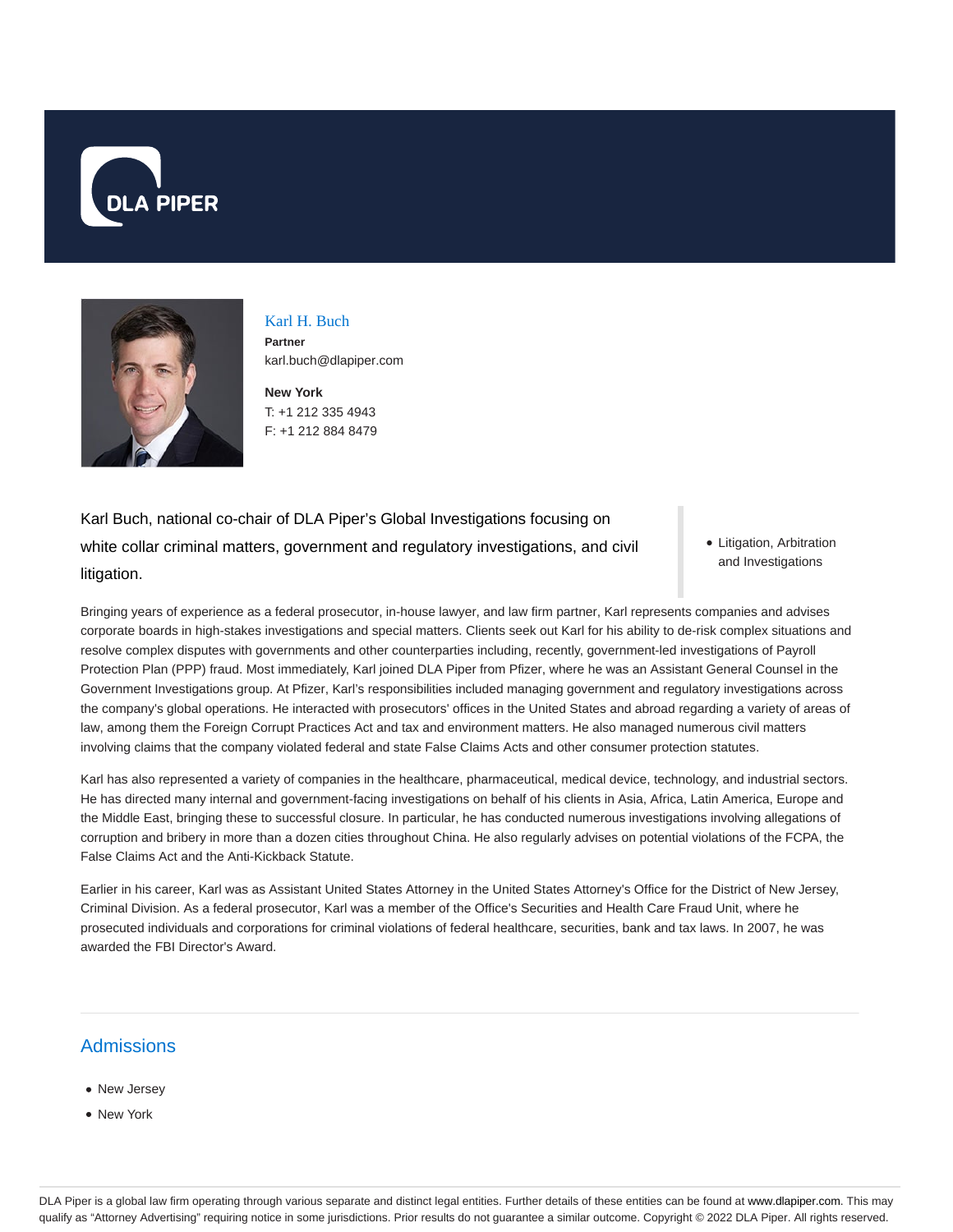## Clerk Experience

Karl clerked for Judge John E. Sprizzo, US District Judge of the US District Court for the Southern District of New York from 1998-2000.

## **Recognitions**

- Chambers Global 2022 - Band 5, USA FCPA
- Chambers USA 2021 - Band 5, USA FCPA
- The Legal 500 United States 2021 - Recommended, Corporate Investigations and White-Collar Criminal Defense 2019-20 - Recommended, Corporate Investigations and White-Collar Criminal Defense

For more information, pursuant to New Jersey Lawyer Advertising guidance, please click here.

## **Education**

- J.D., Rutgers University School of Law
- B.A., Rutgers University

### INSIGHTS

## **Publications**

**Being extorted? DOJ issues new FCPA guidance on the duress defense – but questions remain**

17 February 2022 Considerations for companies operating in high-risk environments.

**US Strategy on Countering Corruption and recent FinCEN announcements expand AML reporting obligations to new actors and transactions: key takeaways for professionals and service providers**

20 January 2022

The Strategy intends to implement heightened reporting obligations and penalties for professionals and service providers who serve as gatekeepers to the US financial system.

**White House issues first ever Strategy on Countering Corruption: Key highlights**

### 6 December 2021

Under this comprehensive approach, the US government will organize efforts around five interrelated pillars.

**Deputy AG announces changes to DOJ corporate criminal enforcement policy**

### 4 November 2021

These initiatives may well have significant effects on how companies protect themselves from and during a criminal investigation.

DLA Piper is a global law firm operating through various separate and distinct legal entities. Further details of these entities can be found at www.dlapiper.com. This may qualify as "Attorney Advertising" requiring notice in some jurisdictions. Prior results do not guarantee a similar outcome. Copyright © 2022 DLA Piper. All rights reserved.